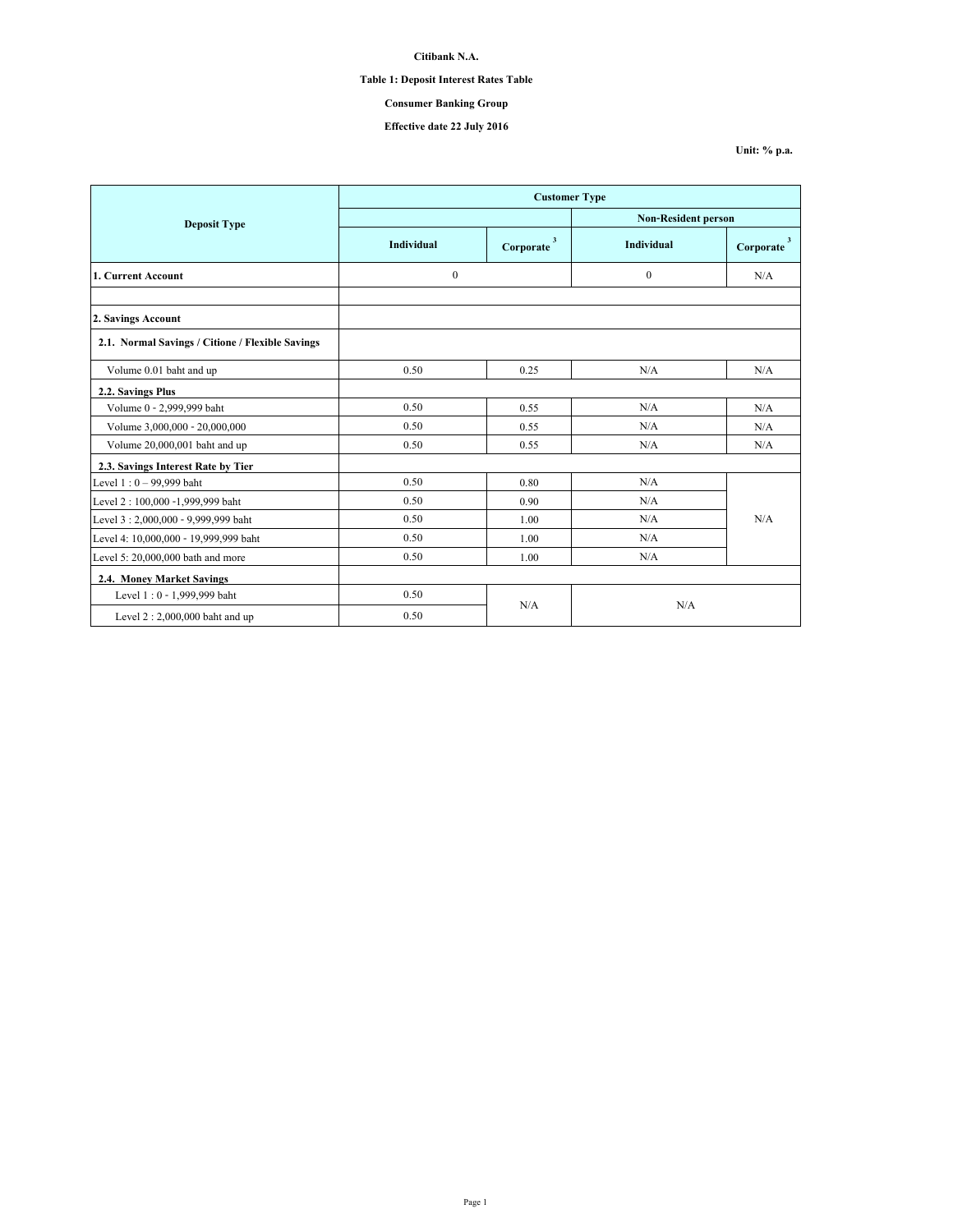# **Table 1: Deposit Interest Rates Table**

# **Consumer Banking Group**

**Unit: % p.a.**

|                                              | <b>Customer Type</b> |                          |                            |                        |  |
|----------------------------------------------|----------------------|--------------------------|----------------------------|------------------------|--|
| <b>Deposit Type</b>                          |                      |                          | <b>Non-Resident person</b> |                        |  |
|                                              | Individual           | $Corporate$ <sup>3</sup> | Individual                 | Corporate <sup>3</sup> |  |
| 3. Time Deposit                              |                      |                          |                            |                        |  |
| 3.1 Normal Time Deposit -                    |                      |                          |                            |                        |  |
| Minimum opening account 100,000 Baht         |                      |                          |                            |                        |  |
| <b>3-Month Tenors</b>                        |                      |                          |                            |                        |  |
| Volume 100,000 Baht and up                   | 0.70                 | 0.45                     | N/A                        |                        |  |
| <b>6-Month Tenors</b>                        |                      |                          |                            |                        |  |
| Volume 100,000 Baht and up                   | 0.75                 | 0.50                     | 0.65                       | N/A                    |  |
| 9-Month Tenors                               |                      |                          |                            |                        |  |
| Volume 100,000 Baht and up                   | 0.80                 | 0.55                     | 0.70                       | N/A                    |  |
| <b>12-Month Tenors</b>                       |                      |                          |                            |                        |  |
| Volume 100,000 Baht and up                   | 0.85                 | 0.60                     | 0.75                       | N/A                    |  |
| <b>18-Month Tenors</b>                       |                      |                          |                            |                        |  |
| Volume 100,000 Baht and up                   | 0.90                 | 0.65                     | 0.80                       | N/A                    |  |
|                                              |                      |                          |                            |                        |  |
| <b>24-Month Tenors</b>                       |                      |                          |                            |                        |  |
| Volume 100,000 Baht and up                   | 0.95                 | 0.70                     | 0.85                       | N/A                    |  |
| <b>36-Month Tenors</b>                       |                      |                          |                            |                        |  |
| Volume 100,000 baht and up                   | 1.00                 | 0.75                     | 0.90                       | N/A                    |  |
| <b>48-Month Tenors</b>                       |                      |                          |                            |                        |  |
| Volume 100,000 baht and up                   | 1.05                 | 0.80                     | 0.95                       | N/A                    |  |
| <b>60-Month Tenors</b>                       |                      |                          |                            |                        |  |
| Volume 100,000 baht and up                   | 1.10                 | 0.85                     | 1.00                       | N/A                    |  |
| 3.2 Normal Time Deposit Online -             |                      |                          |                            |                        |  |
| Minimum opening account 100,000 Baht         |                      |                          |                            |                        |  |
| <b>3-Month Tenors</b>                        |                      |                          |                            |                        |  |
| Volume 100,000 Baht and up                   | 0.85                 | N/A                      | N/A                        |                        |  |
| <b>6-Month Tenors</b>                        |                      |                          |                            |                        |  |
| Volume 100,000 Baht and up                   | 0.75                 | 0.50                     | 0.75                       | N/A                    |  |
|                                              |                      |                          |                            |                        |  |
| 9-Month Tenors<br>Volume 100,000 Baht and up | 0.80                 | 0.55                     | 0.80                       | N/A                    |  |
| <b>12-Month Tenors</b>                       |                      |                          |                            |                        |  |
| Volume 100,000 Baht and up                   | 0.85                 | 0.60                     | 0.85                       | N/A                    |  |
| <b>18-Month Tenors</b>                       |                      |                          |                            |                        |  |
| Volume 100,000 Baht and up                   | 0.90                 | 0.65                     | 0.90                       | N/A                    |  |
| 24-Month Tenors                              |                      |                          |                            |                        |  |
| Volume 100,000 Baht and up                   | 0.95                 | 0.70                     | 0.95                       | N/A                    |  |
| <b>36-Month Tenors</b>                       |                      |                          |                            |                        |  |
| Volume 100,000 baht and up                   | 1.00                 | 0.75                     | 1.00                       | N/A                    |  |
| <b>48-Month Tenors</b>                       |                      |                          |                            |                        |  |
| Volume 100,000 baht and up                   | 1.05                 | 0.80                     | 1.05                       | N/A                    |  |
| <b>60-Month Tenors</b>                       |                      |                          |                            |                        |  |
| Volume 100,000 baht and up                   | 1.10                 | 0.85                     | 1.10                       | N/A                    |  |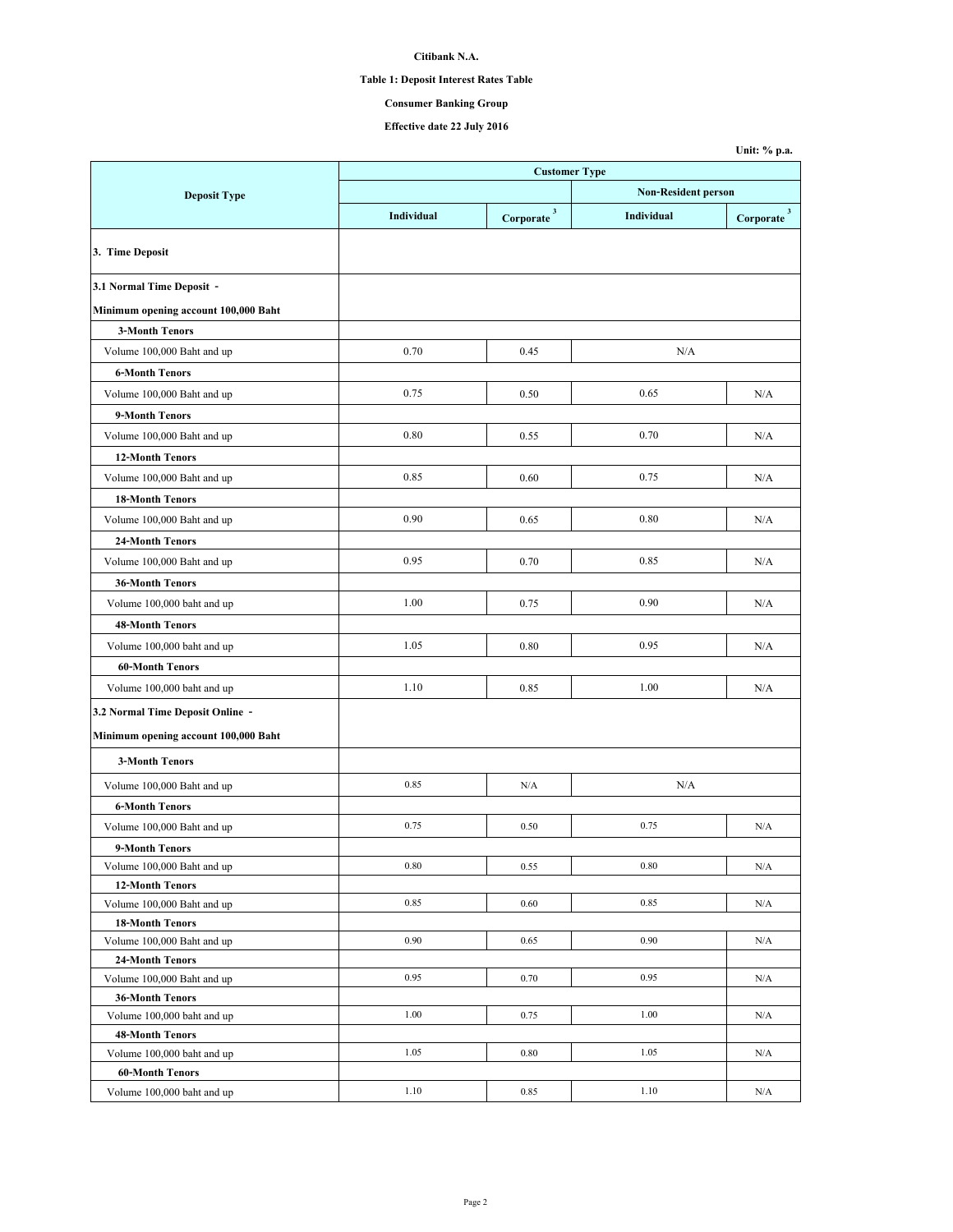# **Table 1: Deposit Interest Rates Table**

# **Consumer Banking Group**

**Unit: % p.a.**

|                                    | <b>Customer Type</b> |                                      |     |                          |
|------------------------------------|----------------------|--------------------------------------|-----|--------------------------|
| <b>Deposit Type</b>                |                      | <b>Non-Resident person</b>           |     |                          |
|                                    | Individual           | Corporate <sup>3</sup><br>Individual |     | $Corporate$ <sup>3</sup> |
| 3.3 Periodic Time Deposit-         |                      |                                      |     |                          |
|                                    |                      |                                      |     |                          |
| <b>Monthly Interest Paid</b>       |                      |                                      |     |                          |
| <b>6-Month Tenors</b>              | 0.55                 |                                      | N/A |                          |
| Volume 200,000 baht and up         |                      |                                      |     |                          |
| 9-Month Tenors                     | 0.60                 |                                      | N/A |                          |
| Volume 200,000 baht and up         |                      |                                      |     |                          |
| <b>12-Month Tenors</b>             | 0.65                 |                                      | N/A |                          |
| Volume 200,000 baht and up         |                      |                                      |     |                          |
| <b>18-Month Tenors</b>             | 0.70                 |                                      | N/A |                          |
| Volume 200,000 baht and up         |                      |                                      |     |                          |
| 24-Month Tenors                    | 0.75                 |                                      | N/A |                          |
| Volume 200,000 baht and up         |                      |                                      |     |                          |
| <b>36-Month Tenors</b>             |                      |                                      |     |                          |
| Volume 200,000 baht and up         | 0.80                 |                                      | N/A |                          |
| <b>48-Month Tenors</b>             |                      |                                      |     |                          |
| Volume 200,000 baht and up         | 0.85                 |                                      | N/A |                          |
| <b>60-Month Tenors</b>             |                      |                                      |     |                          |
| Volume 200,000 baht and up         | 0.90                 |                                      | N/A |                          |
|                                    |                      |                                      |     |                          |
| <b>Quarterly Interest Paid</b>     |                      |                                      |     |                          |
| <b>12-Month Tenors</b>             |                      |                                      |     |                          |
| Volume 200,000 baht and up         | 0.65                 |                                      | N/A |                          |
| <b>18-Month Tenors</b>             |                      |                                      |     |                          |
| Volume 200,000 baht and up         | 0.70                 |                                      | N/A |                          |
| 24-Month Tenors                    |                      |                                      |     |                          |
| Volume 200,000 baht and up         | 0.75                 |                                      | N/A |                          |
| <b>36-Month Tenors</b>             |                      |                                      |     |                          |
| Volume 200,000 baht and up         | 0.80                 |                                      | N/A |                          |
| <b>48-Month Tenors</b>             |                      |                                      |     |                          |
| Volume 200,000 baht and up         | 0.85                 |                                      | N/A |                          |
| <b>60-Month Tenors</b>             |                      |                                      |     |                          |
| Volume 200,000 baht and up         | 0.90                 |                                      | N/A |                          |
|                                    |                      |                                      |     |                          |
| <b>Semi Annually Interest Paid</b> |                      |                                      |     |                          |
| <b>12-Month Tenors</b>             |                      |                                      |     |                          |
| Volume 200,000 baht and up         | 0.65                 |                                      | N/A |                          |
| <b>18-Month Tenors</b>             |                      |                                      |     |                          |
| Volume 200,000 baht and up         | 0.70                 |                                      | N/A |                          |
| <b>24-Month Tenors</b>             |                      |                                      |     |                          |
| Volume 200,000 baht and up         | 0.75                 |                                      | N/A |                          |
| <b>36-Month Tenors</b>             |                      |                                      |     |                          |
| Volume 200,000 baht and up         | 0.80                 |                                      | N/A |                          |
| 48-Month Tenors                    |                      |                                      |     |                          |
| Volume 200,000 baht and up         | 0.85                 |                                      | N/A |                          |
| <b>60-Month Tenors</b>             |                      |                                      |     |                          |
| Volume 200,000 baht and up         | 0.90                 |                                      | N/A |                          |
|                                    |                      |                                      |     |                          |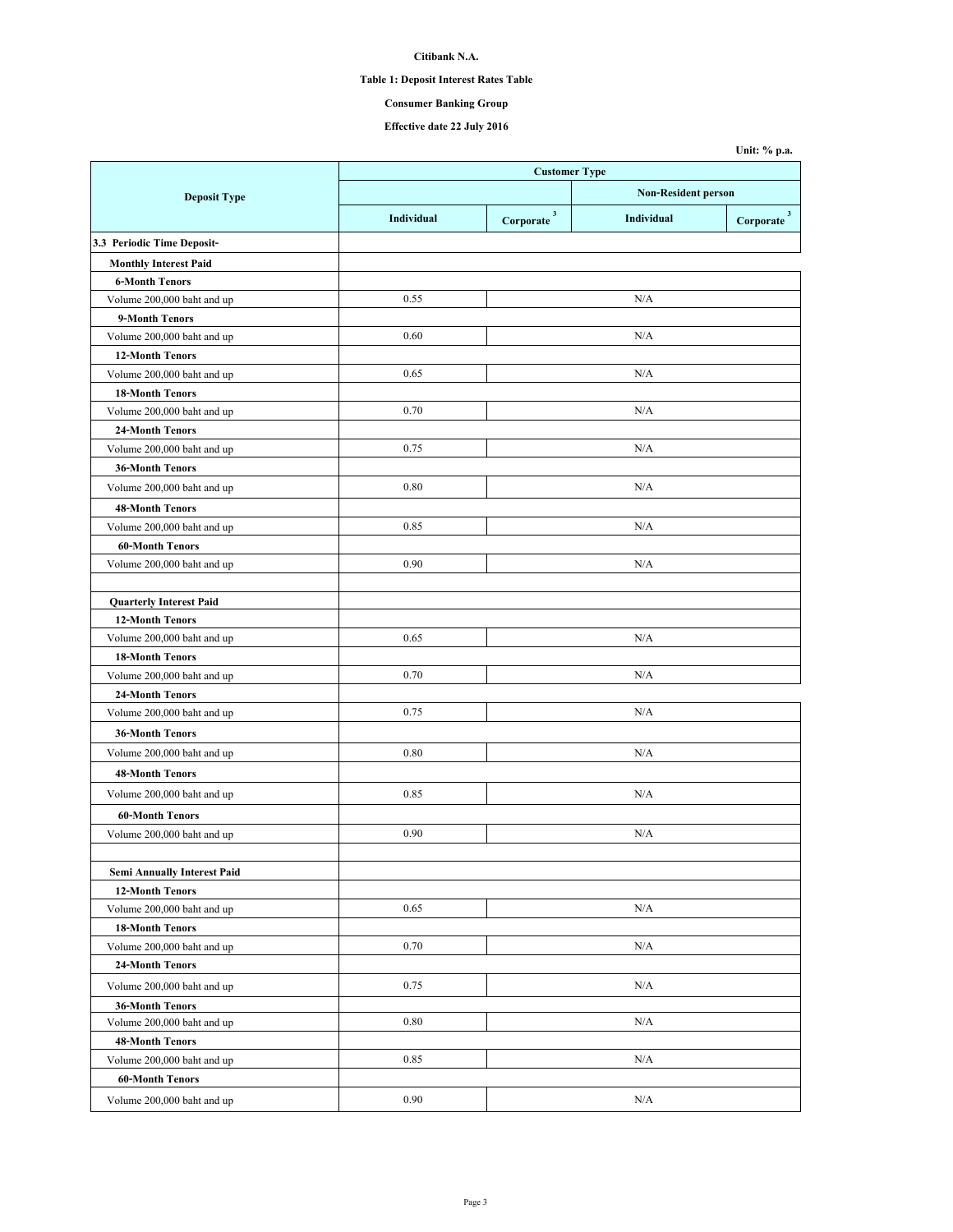# **Table 1: Deposit Interest Rates Table**

# **Consumer Banking Group**

|                               |            |                      |                   | Unit: % p.a.                         |  |
|-------------------------------|------------|----------------------|-------------------|--------------------------------------|--|
|                               |            | <b>Customer Type</b> |                   |                                      |  |
| <b>Deposit Type</b>           |            |                      |                   | <b>Non-Resident person</b>           |  |
|                               | Individual | 3<br>Corporate       | <b>Individual</b> | $\overline{\mathbf{3}}$<br>Corporate |  |
| <b>Annually Interest Paid</b> |            |                      |                   |                                      |  |
| <b>24-Month Tenors</b>        |            |                      |                   |                                      |  |
| Volume 200,000 baht and up    | 0.75       |                      | N/A               |                                      |  |
| <b>36-Month Tenors</b>        |            |                      |                   |                                      |  |
| Volume 200,000 baht and up    | 0.80       |                      | N/A               |                                      |  |
| <b>48-Month Tenors</b>        |            |                      |                   |                                      |  |
| Volume 200,000 baht and up    | 0.85       |                      | N/A               |                                      |  |
| <b>60-Month Tenors</b>        |            |                      |                   |                                      |  |
| Volume 200,000 baht and up    | 0.90       |                      | N/A               |                                      |  |
|                               |            |                      |                   |                                      |  |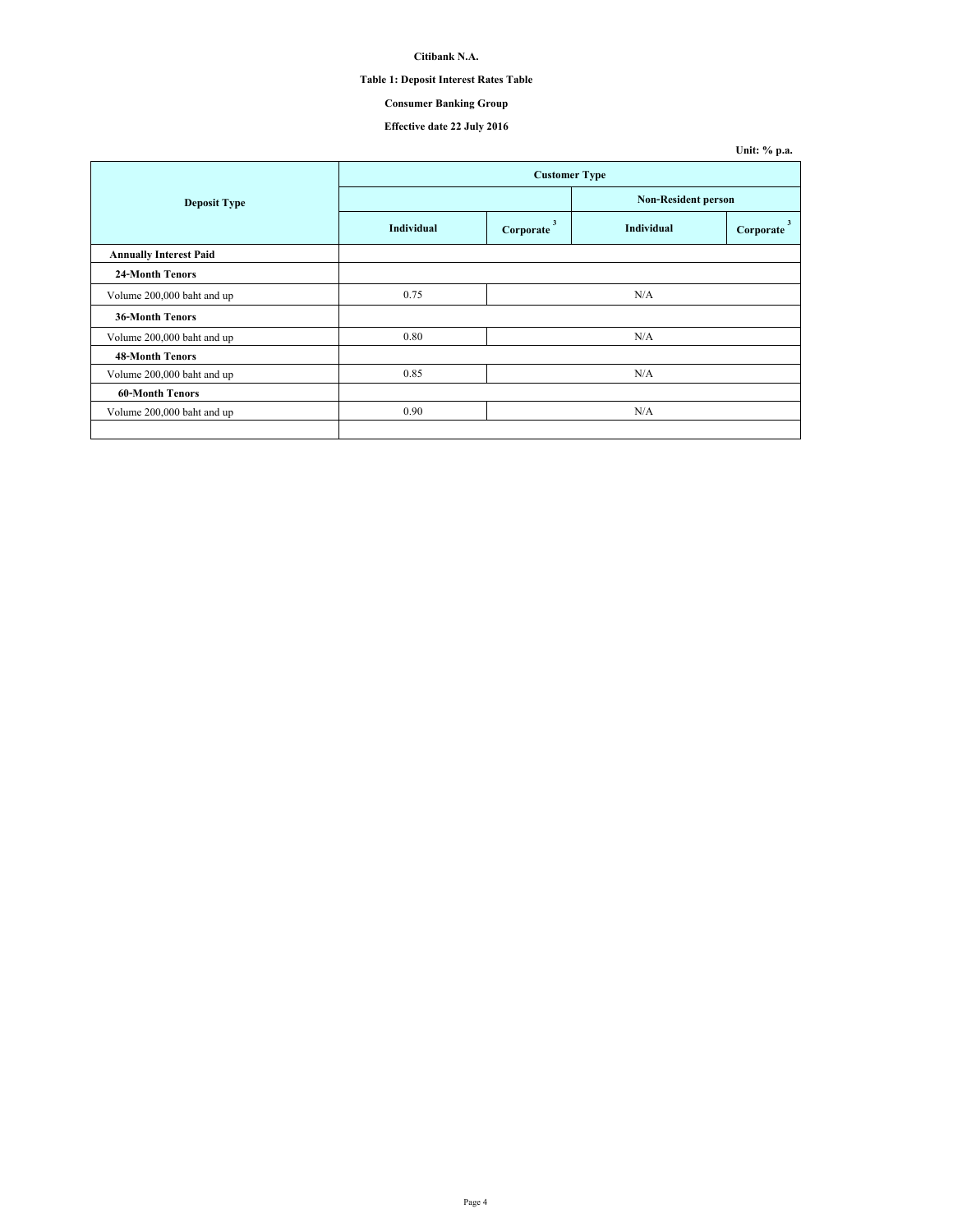# **Table 1: Deposit Interest Rates Table**

# **Consumer Banking Group**

|                                            |                            |                          |                   | Unit: % p.a.             |  |  |
|--------------------------------------------|----------------------------|--------------------------|-------------------|--------------------------|--|--|
|                                            | <b>Customer Type</b>       |                          |                   |                          |  |  |
| <b>Deposit Type</b>                        | <b>Non-Resident person</b> |                          |                   |                          |  |  |
|                                            | <b>Individual</b>          | $Corporate$ <sup>3</sup> | <b>Individual</b> | $Corporate$ <sup>3</sup> |  |  |
| 3.4 Flexible Time Deposit Enhancement      |                            |                          |                   |                          |  |  |
| Minimum opening account 200,000 Baht       |                            |                          |                   |                          |  |  |
| <b>3-Month Tenors</b>                      |                            |                          |                   |                          |  |  |
| Volume 200,000 baht and up                 | 0.40                       |                          | N/A               |                          |  |  |
| <b>6-Month Tenors</b>                      |                            |                          |                   |                          |  |  |
| Volume 200,000 baht and up                 | 0.45                       |                          | N/A               |                          |  |  |
| 9-Month Tenors                             |                            |                          |                   |                          |  |  |
| Volume 200,000 baht and up                 | 0.50                       |                          | N/A               |                          |  |  |
| <b>12-Month Tenors</b>                     |                            |                          |                   |                          |  |  |
| Volume 200,000 baht and up                 | 0.55                       | N/A                      |                   |                          |  |  |
| <b>18-Month Tenors</b>                     |                            |                          |                   |                          |  |  |
| Volume 200,000 baht and up                 | 0.60                       |                          | N/A               |                          |  |  |
| 24-Month Tenors                            |                            |                          |                   |                          |  |  |
| Volume 200,000 baht and up                 | 0.65                       |                          | N/A               |                          |  |  |
|                                            |                            |                          |                   |                          |  |  |
| 3.5 Time Deposit with Mutual Fund          |                            |                          |                   |                          |  |  |
| Minimum opening account 1,500,000 Baht and |                            |                          |                   |                          |  |  |
| Maximum at 50,000,000 Baht                 |                            |                          |                   |                          |  |  |
| 3-Month Tenors with Money Market mutual    |                            |                          |                   |                          |  |  |
| fund                                       |                            |                          |                   |                          |  |  |
| Volume 1,500,000 baht to 50,000,000 baht   | 1.50                       |                          | N/A               |                          |  |  |
| 3-Month Tenors with Non-Money Market       |                            |                          |                   |                          |  |  |
| mutual fund                                |                            |                          |                   |                          |  |  |
| Volume 1,500,000 baht to 50,000,000 baht   | 2.00                       |                          | N/A               |                          |  |  |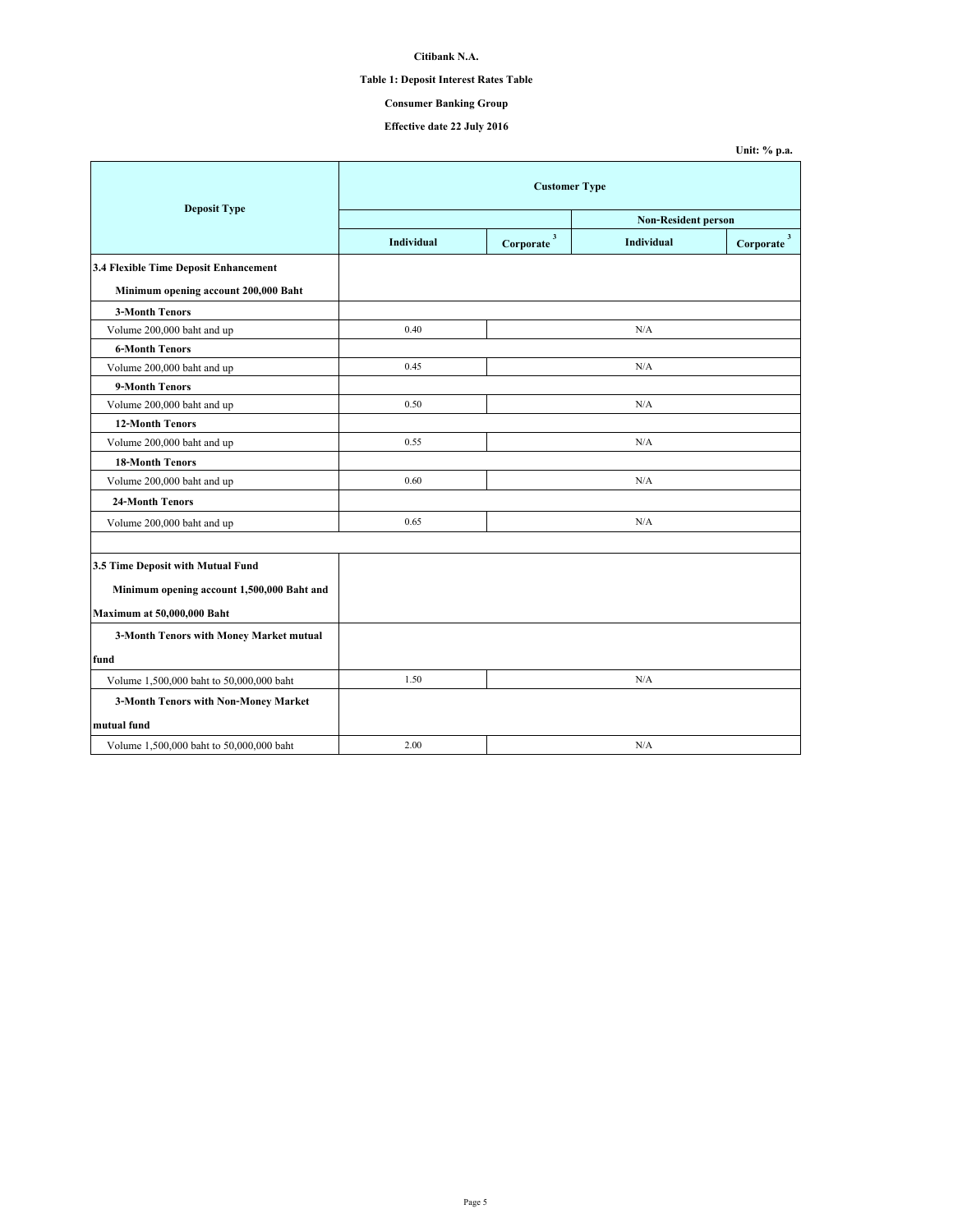#### **Table 1: Deposit Interest Rates Table**

### **Consumer Banking Group**

### **Effective date 22 July 2016**

#### **Remark :**

**Terms and conditions for interest payment.**

- o This table is only for Consumer banking
- o For the case that customer opens Current Account or Savings Account, which are the accounts that Citibank specially services on
- Saturday Sunday with the deposit in cash via Cash Deposit Machine as the bank does not provide Teller Counter services, or in case
- the customer deposit in cheque, Citibank will post the ledger and start to calculate the interest for the mentioned amount on the next business

 day of the normal banking days on Monday - Friday. In case of the deposit in cheque, the amount will be effective only if the cheque is completely cleared.

o In case of withdrawal before maturity for Normal Time Deposit, Periodic Time Deposit and Flexible Time Deposit Enhancement,

the interest rate will pay according to the condition, or subject to Management Approvals.

- o Terms and conditions for Normal Time Deposit and Periodic Time deposit in case of withdrawal before maturity are as followings:
	- o Deposit length of less than 3 months: No interest payment.
	- o Deposit length of 3 months or more: Citibank will pay interest, based on savings account interest rate on the withdrawal date, but not more than 1% p.a. For accounts with periodic interest payment, Citibank will deduct the excess interest rates paid from the principal amount.
	- o Interest payments are exempted for corporate accounts with withdrawals before the time deposit maturity.
- o Interest rate calculations for time deposits are based on non-accumulated interest calculations.
- o For non-resident THB accounts, Citibank will not pay interest rates for all THB saving accounts.
- o For non-resident THB accounts, Citibank will open only Normal Time deposit accounts with 6-month tenors or longer.
- o For Savings Plus accounts, the T&C are the same and referred to the Normal Savings account with effect from 23 July 2012 and onwards, following the terms and conditions on the account opening date.
- o For Online Time Deposit opening, it means that you have reviewed and decided to open this Time Deposit and allowed Citibank to refer to your account opening documents and signature from your existing current account or saving account as reference and evidence for opening this Time Deposit with no exception.
- o Opening of Time Deposit online transaction is available 24 hours. However, the online transaction that has been made after 10:00 p.m. of business days or the online transaction that has been made on weekends or on public holidays will be treated as the transaction with the quoted interest rate of the next business day transaction.
- o Terms and Conditions for Flexible Time Deposit Enhancement are as followings:
	- o To enable the facility to partially withdraw cash through remote channel, customer is required to open new savings account.
	- o For the partial withdrawal within 1 month from deposit date, zero percent interest rates will be given.
	- o For partial withdrawal after 1 month or longer, will receive early break interest rate of normal savings interest rate on the withdrawn date.
	- The remaining balance at maturity earns originally agreed interest rate.

o The aforementioned provisions of Flexible Time Deposit Enhancement are as informed which will be effective as follows:

- (a) on May13, 2009 with respect to the customers who open an Flexible Time Deposit Enhancement Account from May 13, 2009 onwards; and
- (b) on June 13, 2009 with respect to the customers who opened an Flexible Time Deposit Enhancement Account before May 13, 2009 whose accounts
	- are matured and renewed/rolled over from June 13, 2009 onwards.
- o Terms and conditions for Non-resident baht accounts

 o Principals and interests are not under a blanket guaranteed by Deposit Protection Agency Act B.E.2551 which is effective August 11, 2008.

**Unit: % p.a.**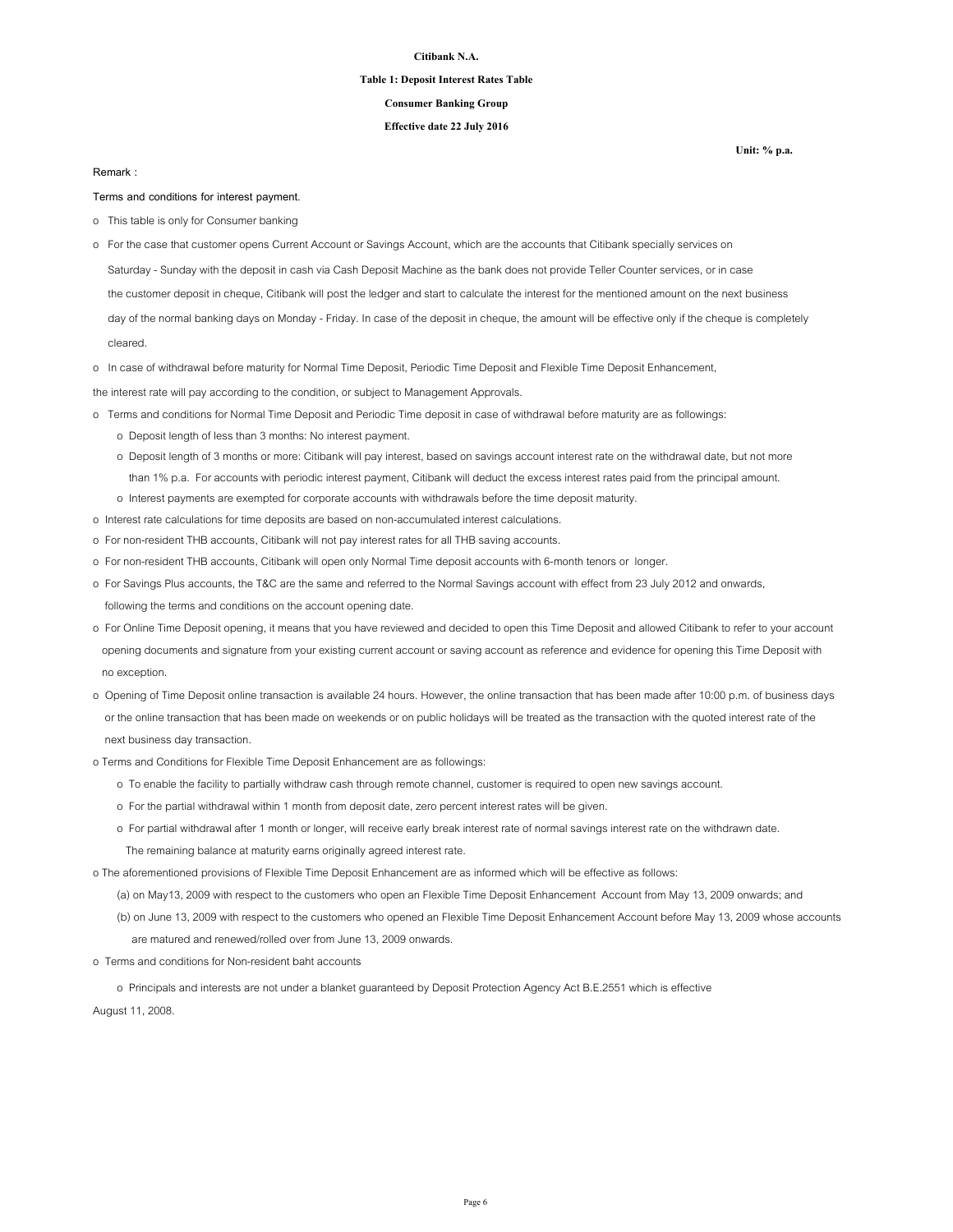#### **Table 1: Deposit Interest Rates Table**

#### **Consumer Banking Group**

### **Effective date 22 July 2016**

**Unit: % p.a.**

#### **Remark :**

#### **Terms and conditions for Time deposit with Mutual Fund**

the month which the balance requirement is met.

o New Citigold client refers to a customer who has never opened deposit and/or investment accounts with Citibank, opening Deposit and Investment Accounts with new funds and maintaining the outstanding balance for 3 million Baht or more, for 2 consecutive calendar months after

o Eligible for Citigold clients who have saving account or mutual fund account in Thailand.

o Eligible clients who participate in mutual fund product must not be US person.

o Eligible clients who participate in mutual fund product must have mailing address in Thailand.

o Opening deposit and investment accounts with new funds' refer to the source of funds to be deposited and/or invested must come from outside

the Bank only. Transfers between Citibank accounts are not eligible for this program.

o According to Citibank policy on termination of mutual fund subscription by credit card payment, payment of the mutual funds cannot be made via credit cards.

o Citibank Fund Risk Rating is according to Citi's standard and SEC's guidelines. Fund Risk Rating between Citibank and Fund House can be different.

o Citibank reserves its sole right to adjust, reduce or cancel any or all of the Incentive under this Promotion Program if the total amount of Incentive to be given to the customer, either by Citibank, the fund, the fund manager or any other related person, for each relevant transaction exceeds the 0.2% of the invested amount limit stipulated by the applicable laws or regulations.

o For Citigold client who also holds a joint banking account, the banking balance and monthly banking transactions, for the purpose of this promotion, will be calculated under the primary account holder of joint account.

o New Citigold client refers to a customer who has never opened deposit and/or investment accounts with Citibank, opening Time Deposit and Investment Accounts with new funds and maintaining the outstanding balance for 3 million Baht or more, for 3 months after the balance requirement is met.

o Eligible customer is required to invest minimum of 3,000,000 Baht (Three Million Baht) which the investment amount in the mutual fund/s is 50% of total investment amount (1,500,000 Baht) and time deposit minimum amount is required 50% from total investment (1,500,000 Baht).

o Opening time deposit and investment accounts with new funds' refer to the source of funds to be deposited and/or invested must come from outside the Bank only. Transfers between Citibank accounts are not eligible for this program.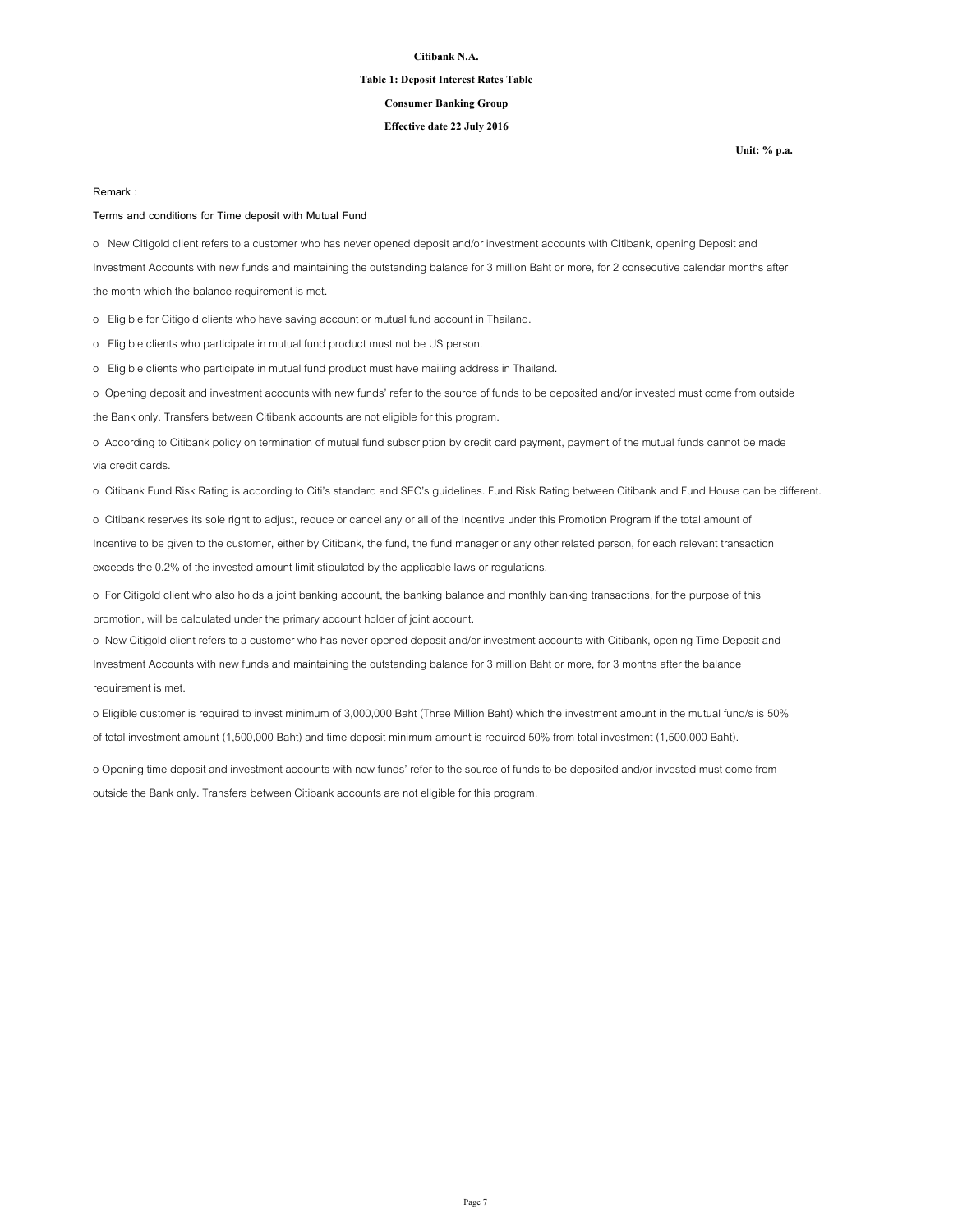#### **Table 1: Deposit Interest Rates Table**

**Consumer Banking Group**

### **Effective date 22 July 2016**

#### **Other Terms and Conditions**

1.Citigold customers are customers who have sum of Deposit and Investment balance 3 million baht and up. However, Citibank reserves the right to cancel Citigold membership in case that customers have total balance lower than 3 million baht for 12 consecutive months according to Citibank conditions. 2. Citi Priority customers are customers who have sum of Deposit and Investment balance 1 million baht and up. However, Citibank reserves the right to cancel Citi Priority membership in case that customers have total balance lower than 1 million baht for 12 consecutive months according to Citibank conditions. 3. Citibanking customers are customers who have sum of Deposit and Investment balance less than 1,000,000 baht. This includes all Citibank and Citigroup staff who have sum of Deposit and Investment balance less than 1,000,000 baht.

4. Corporate customers are corporate that open accounts with Consumer Banking Group and have sum of Deposit and Investment balance 1,000,000 baht and up.

5. All Citibank customers will be eligible for interest rate on this Interest Rates Table and will be eligible for additional special rate no more than 0.75% p.a. The special interest is subject to customer's asset under management amount and bank management approval. The mentioned special rate does not apply to auto rollover Time deposit and all types of Saving accounts.

6. Volume is total deposit balance of customers and their relatives on a same day.

7. Citibank may offer gifts to new customers and on the anniversary program. Annual gifts may be given to all existing customers who eligible to the program under terms and conditions which will be announced and informed to the customers accordingly.

8. Citibank reserves the right to change conditions and interest rates as appropriate which will be in line with economic situation. Citibank will announce for the changes accordingly.

**Authorized Signature…………………….**

**(Don Charnsupharindr ) SVP, Retail Banking Head Announcement date July 14, 2016**

#### **Unit: % p.a.**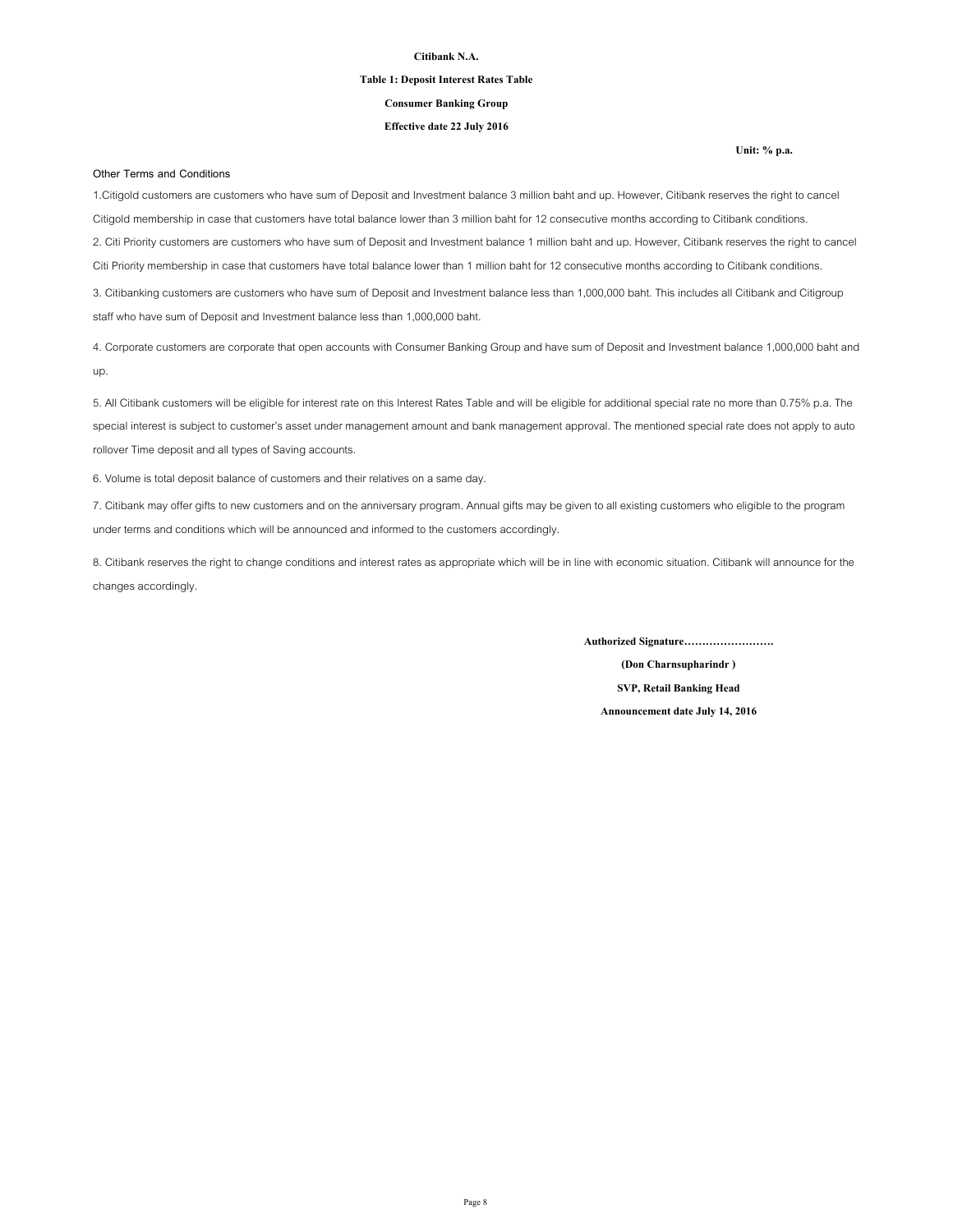| Citibank N.A.                        |                                                        |      |              |  |  |
|--------------------------------------|--------------------------------------------------------|------|--------------|--|--|
|                                      | $\mathbf{1}$<br><b>Table 2: Lending Interest Rates</b> |      |              |  |  |
|                                      | <b>Consumer Banking Group</b>                          |      |              |  |  |
|                                      | Effective date 22 July 2016                            |      |              |  |  |
|                                      |                                                        |      | Unit: % p.a. |  |  |
|                                      | A. Reference Interest Rates                            |      |              |  |  |
| 1. Minimum Loan Rate                 | <b>MLR</b>                                             | 7.00 |              |  |  |
| 2. Minimum Overdraft Rate            | <b>MOR</b>                                             | N/A  |              |  |  |
| 3. Minimum Retail Rate               | <b>MRR</b>                                             | N/A  |              |  |  |
| 4. Others (Temporary Overdraft Rate) |                                                        | 7.25 |              |  |  |
|                                      |                                                        |      | Unit: % p.a. |  |  |

| Unit: % p.a.                     |                                 |                                       |                                     |      |  |  |
|----------------------------------|---------------------------------|---------------------------------------|-------------------------------------|------|--|--|
| <b>B. Maximum Interest Rates</b> |                                 |                                       |                                     |      |  |  |
| B(1) Consumer Loan               |                                 | <b>Personel Loan</b>                  | <b>Overdraft with Collateral</b>    |      |  |  |
|                                  | <b>With Collateral</b>          | <b>Without Collateral</b>             | <b>Housing Loan</b>                 |      |  |  |
|                                  | MLR-0.50% $^{27}$ (Currently is | N/A                                   | MLR-0.50% $^{27}$ (Currently is     | 5.50 |  |  |
| 5. Ceiling Rate                  | equal to $6.50\%$ )             |                                       | equal to $6.50\%$ )                 |      |  |  |
| 6. Maximum Default Interest Rate | $15.00^{4/}$                    | N/A                                   | $15.00^{4/}$                        | N/A  |  |  |
|                                  |                                 |                                       |                                     |      |  |  |
| B (2) Commercial Loan            | Overdraft                       | Short Term $(<=1$ Year) <sup>3/</sup> | Long Term $(>1$ Year) <sup>3/</sup> |      |  |  |
| 7. Ceiling Rate                  | N/A                             | 20.99                                 | 20.99                               |      |  |  |
| 8. Maximum Default Interest Rate | N/A                             | 20.99                                 | 20.99                               |      |  |  |

 **Remark:**

**1/ Exclude the type of credits in which BOT has stipulated the specific criteria.**

**2/ Ceiling rate for Housing Loan approved before year 2011 is 20.32%**

**3/ Product not being offered currently**

**4/ Maximum default interest rate for Housing Loan approved before year 2011 is 45.63%**

**Authorized Signature………………………………….**

 **(Don Charnsupharindr )**

 **SVP, Retail Banking Head**

**Announcement date July 14, 2016**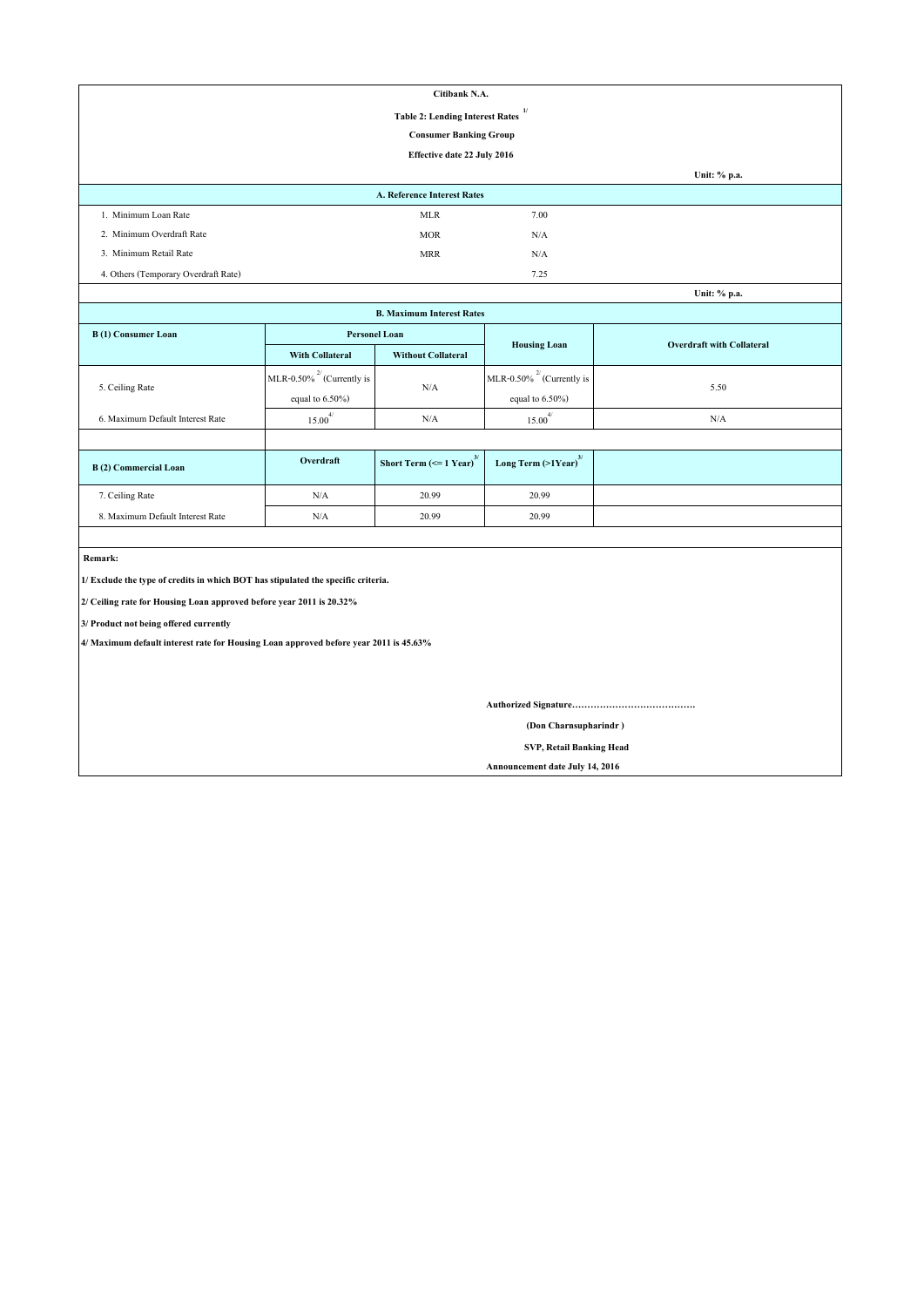| Citibank N.A.                                                                                               |                                |                                                                   |                                                               |        |  |
|-------------------------------------------------------------------------------------------------------------|--------------------------------|-------------------------------------------------------------------|---------------------------------------------------------------|--------|--|
| Table 3: Fees/ Charges and Penalty Related to Deposit and Lending and Others Fees                           |                                |                                                                   |                                                               |        |  |
|                                                                                                             |                                | <b>Consumer Banking Group</b>                                     |                                                               |        |  |
|                                                                                                             |                                | Effective date 22 July 2016                                       |                                                               |        |  |
|                                                                                                             |                                |                                                                   |                                                               |        |  |
| 3/<br>A. Fee related to Deposit                                                                             |                                | <b>Unit: THB</b>                                                  | 4/<br>Remark                                                  |        |  |
|                                                                                                             |                                | 100 THB/Account/month (Charges by Quarter) for Citibanking (until | Total average balance lower than 100,000 baht for Citibanking |        |  |
| 1. Below minimum balance account service fee                                                                |                                | 30 September 2016)                                                | customer (until 30 September 2016)                            |        |  |
|                                                                                                             |                                | 300 THB/Account/customer (Charges by Quarter) for Citibanking     | Total average balance lower than 200,000 baht for Citibanking |        |  |
|                                                                                                             |                                | (since 1 October 2016)                                            | customer (since 1 October 2016)                               |        |  |
| <b>B.</b> Fee related to Lending                                                                            |                                | <b>Unit: THB</b>                                                  |                                                               |        |  |
| B (1) Consumer Loan: Actual and reasonable expenses                                                         |                                | <b>Personal Loan</b>                                              | <b>Housing Loan</b>                                           | Remark |  |
|                                                                                                             | <b>With Collateral</b>         | <b>Without Collateral</b>                                         |                                                               |        |  |
| 1. Expenses paid to government authorities i.e.,                                                            |                                |                                                                   |                                                               |        |  |
|                                                                                                             | 0.05% of loan amount           |                                                                   |                                                               |        |  |
| 1) Stamp duty                                                                                               | or maximum 10,000              | N/A                                                               | 0.05% of loan amount or maximum                               |        |  |
|                                                                                                             | baht                           |                                                                   | 10,000 baht                                                   |        |  |
|                                                                                                             | 1% of the loaned               |                                                                   |                                                               |        |  |
| 2) Mortgage Registration Fee                                                                                | amount or maximum              | N/A                                                               | 1% of the loaned amount or                                    |        |  |
|                                                                                                             | 200,000 baht                   |                                                                   | maximum 200,000 baht                                          |        |  |
| 2. Expenses paid to the third or external parties i.e.,                                                     |                                |                                                                   |                                                               |        |  |
| In general case                                                                                             |                                |                                                                   |                                                               |        |  |
| 1) Credit Bureau search fee                                                                                 | N/A                            | N/A                                                               | N/A                                                           |        |  |
| 2) Collateral Appraisal expenses                                                                            | Maximum 4,000 baht             | N/A                                                               | Maximum 4,000 baht                                            |        |  |
|                                                                                                             | Rate subject to                | N/A                                                               |                                                               |        |  |
| 3) Insurance premium                                                                                        | insurance company              |                                                                   | Rate subject to insurance company                             |        |  |
| 4) Payment fee through other counters/ channels<br>(Bangkok Metropolitan area and Greater bangkok charge    |                                | N/A                                                               |                                                               |        |  |
| per transaction / upcountry charge per transaction (actual                                                  |                                |                                                                   |                                                               |        |  |
| أأمامت<br>Citibank N.A.                                                                                     | Free                           |                                                                   | Free                                                          |        |  |
| <b>Bangkok Bank</b>                                                                                         | 20 THB/ 35 THB                 |                                                                   | 20 THB/ 35 THB                                                |        |  |
| Thai Military Bank                                                                                          | 20 THB/ 35 THB                 |                                                                   | 20 THB/ 35 THB                                                |        |  |
| Bank of Ayudhya                                                                                             | 20 THB/ 35 THB                 |                                                                   | 20 THB/ 35 THB                                                |        |  |
| Krung Thai Bank                                                                                             | 25 THB/ 25 THB                 |                                                                   | 25 THB/ 25 THB                                                |        |  |
| Kasikorn Bank                                                                                               | 25 THB/ 35 THB                 |                                                                   | 25 THB/ 35 THB                                                |        |  |
| Siam Commercial Bank                                                                                        | 25 THB/ 40 THB                 |                                                                   | 25 THB/ 40 THB                                                |        |  |
| In default case                                                                                             |                                |                                                                   |                                                               |        |  |
| 1) Returned Cheque fee (other commercial banks)                                                             | N/A                            | N/A                                                               | N/A                                                           |        |  |
| 2) Fee for insufficient fund (In case of payment by debiting<br>from the account of other commercial banks) | N/A                            | N/A                                                               | N/A                                                           |        |  |
| 3) Debt Collection Expenses $^{2/}$                                                                         | 120 baht/billing cycle         | $\rm N/A$                                                         | 120 baht/billing cycle                                        |        |  |
| 3. Operating cost of commercial bank                                                                        |                                |                                                                   |                                                               |        |  |
| In general case                                                                                             |                                |                                                                   |                                                               |        |  |
| $\overline{2}$<br>1) Collateral Appraisal expenses                                                          | N/A                            | N/A                                                               | N/A                                                           |        |  |
| 2) Fee for a new statement requested (for the second copy                                                   | N/A                            | N/A                                                               | N/A                                                           |        |  |
| or more)                                                                                                    |                                |                                                                   |                                                               |        |  |
| 3) Loan processing fee                                                                                      | Free                           | N/A                                                               | Free                                                          |        |  |
| In default case                                                                                             |                                |                                                                   |                                                               |        |  |
| 3) Debt Collection Expenses                                                                                 | N/A                            | N/A                                                               | N/A                                                           |        |  |
| B(2) Commerical Loan: Actual and reasonable expense                                                         |                                | Overdraft                                                         |                                                               | Remark |  |
| 1. N/A                                                                                                      | N/A<br>$\mathbf{N}/\mathbf{A}$ |                                                                   |                                                               |        |  |